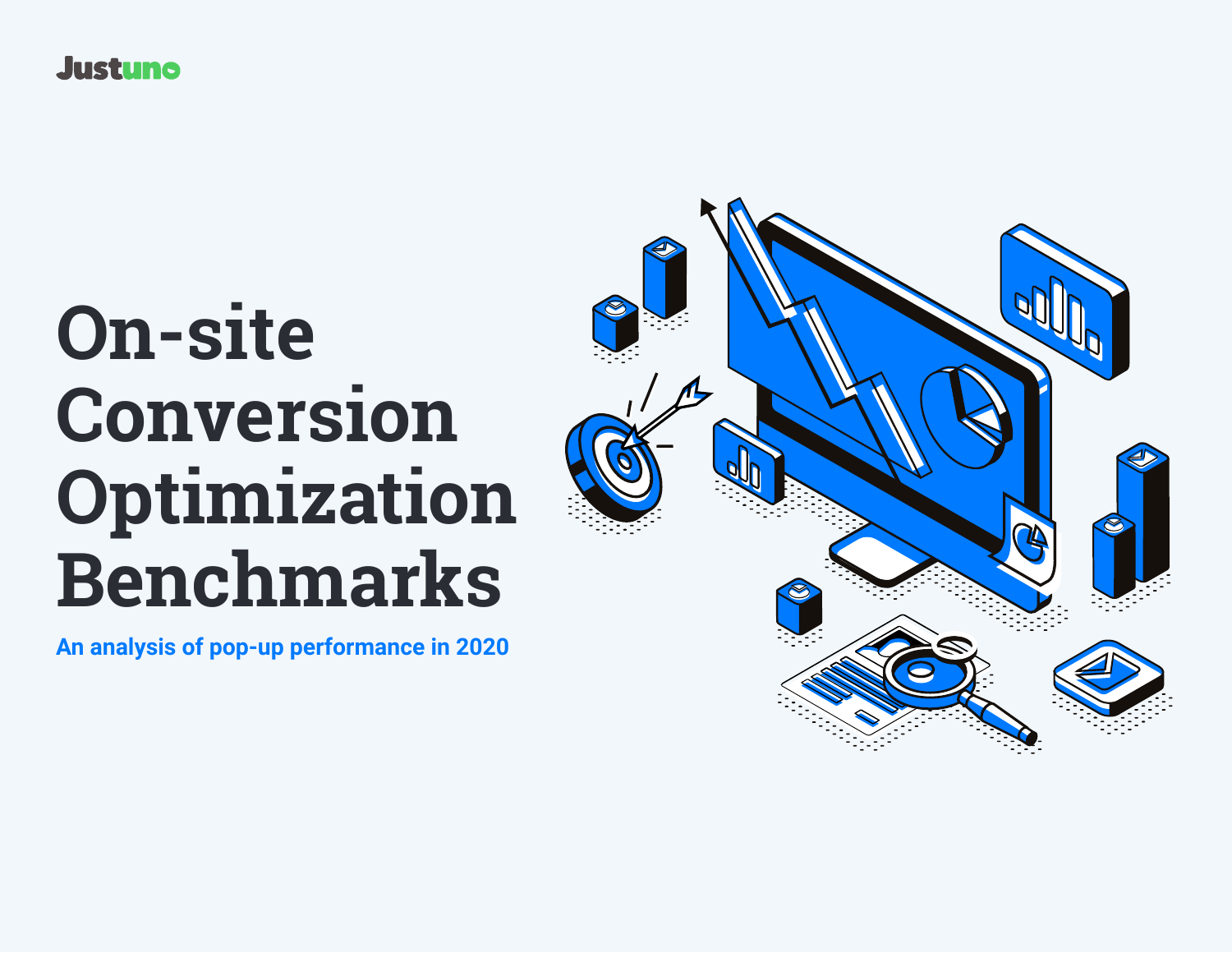

### **Introduction**

If you're a marketer in this day and age, you're probably using pop-ups to augment your on-site experience. Whether it's for collecting email/SMS subscribers, recommending products, or informing website visitors of sales or announcements, pop-ups should be a fundamental part of your on-site strategy. But how do your pop-ups measure up to the rest? Are you using the most effective strategies or targeting visitors appropriately?

Let's dive into the key performance metrics below for different pop-up styles, locations, and overall impact on website KPIs that show just how effective pop-ups are for unlocking more leads, sales, and bottom-line revenue.

We analyzed more than 3 billion website sessions, 33 thousand pop-ups, and 94 million sales on Justuno customer sites throughout 2020 to present the ultimate pop-up performance benchmark report, just for you.\*

*Conversion: A visitor engages with the pop-up and completes a checkout, either within the same session or within 14-days after last engagement.*

*<sup>\*</sup> These are averages of performance, meant to guide you as you get started on your CRO journey to compare performance against, not hard rules for success. We recommend that every website test different strategies to find the most effective combination for their brand and target audience.*

*Engagement: When a desired user action within a pop-up is made either by: email submission, social action, click engagement (CTA, coupon, link, video), or by view (the pop-up is open on the page for longer than seven seconds).*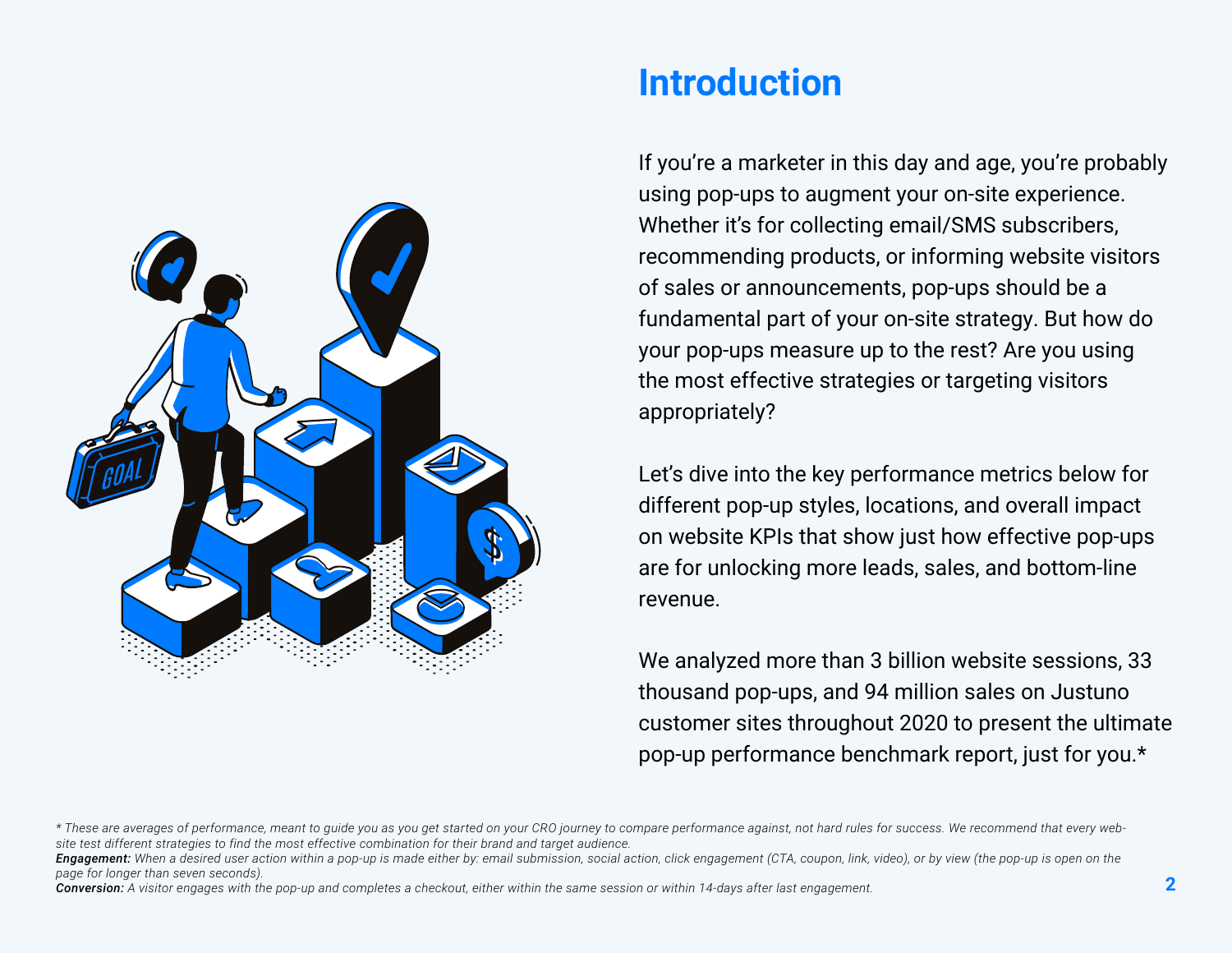

### **ON-SITE CONVERSION OPTIMIZATION BENCHMARKS Pop-ups by type**

It's no surprise that opt-in rates vary depending on the style or layers of your pop-ups. Using a spin-to-win pop-up, traditional lead capture, or a countdown timer can result in dramatically different engagement and conversion rates.

As they say, location is everything - so let's start there!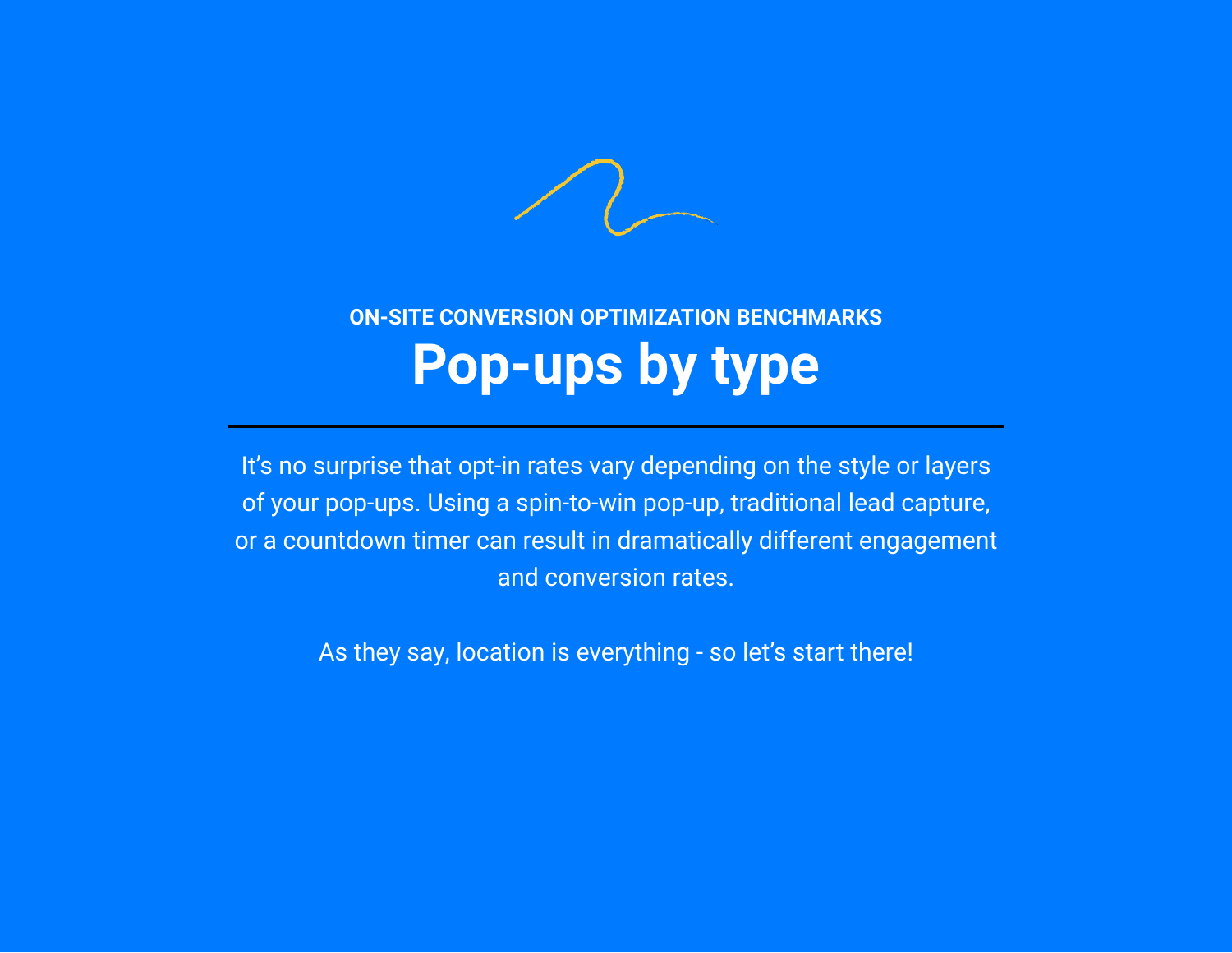Where you choose to place your pop-up is an integral part of its performance and should be chosen based on the following factors:

- The message itself (offer or info)
- Your target audience (first-time visitor or seasoned shopper)
- How interruptive you want to be (force an action or simply inform)

| <b>Location</b> |                | <b>Engagement</b><br><b>Rate</b> | <b>Conversion</b><br><b>Rate</b> | AOV(S)   |
|-----------------|----------------|----------------------------------|----------------------------------|----------|
|                 | <b>Banners</b> | 9.24%                            | 47.27%                           | \$196.62 |
|                 | <b>Center</b>  | 16.23%                           | 33.91%                           | \$158.84 |
|                 | <b>Sides</b>   | 9.91%                            | 46.8%                            | \$177.38 |
|                 | <b>Corners</b> | 10.12%                           | 44.45%                           | \$140.44 |

*\*\*Banners: Top and Bottom Bars. Center: middle and full-screen. Sides: Top, Bottom, Right, Left. Corners: Top right and left, Bottom right and left.*

The more attention-grabbing the pop-up style (center vs. banner), the more engaging it will generally be. This is because the content on the edges of our screen is what we're used to seeing, like navigation bars or footers. These elements can visually fade into the background for visitors compared to an inyour-face center pop-up that forces attention.

However, this is not to say that banner and corner pop-ups aren't effective. In fact, while center pop-ups have the highest engagement, other locations tend to convert at a higher rate. It comes down to intent: what is the goal of your promotion and what is the most effective way to deliver its message?

#### **Layers**

An element library that allows you to augment your promotions' style and messaging to create a design that aligns with your branding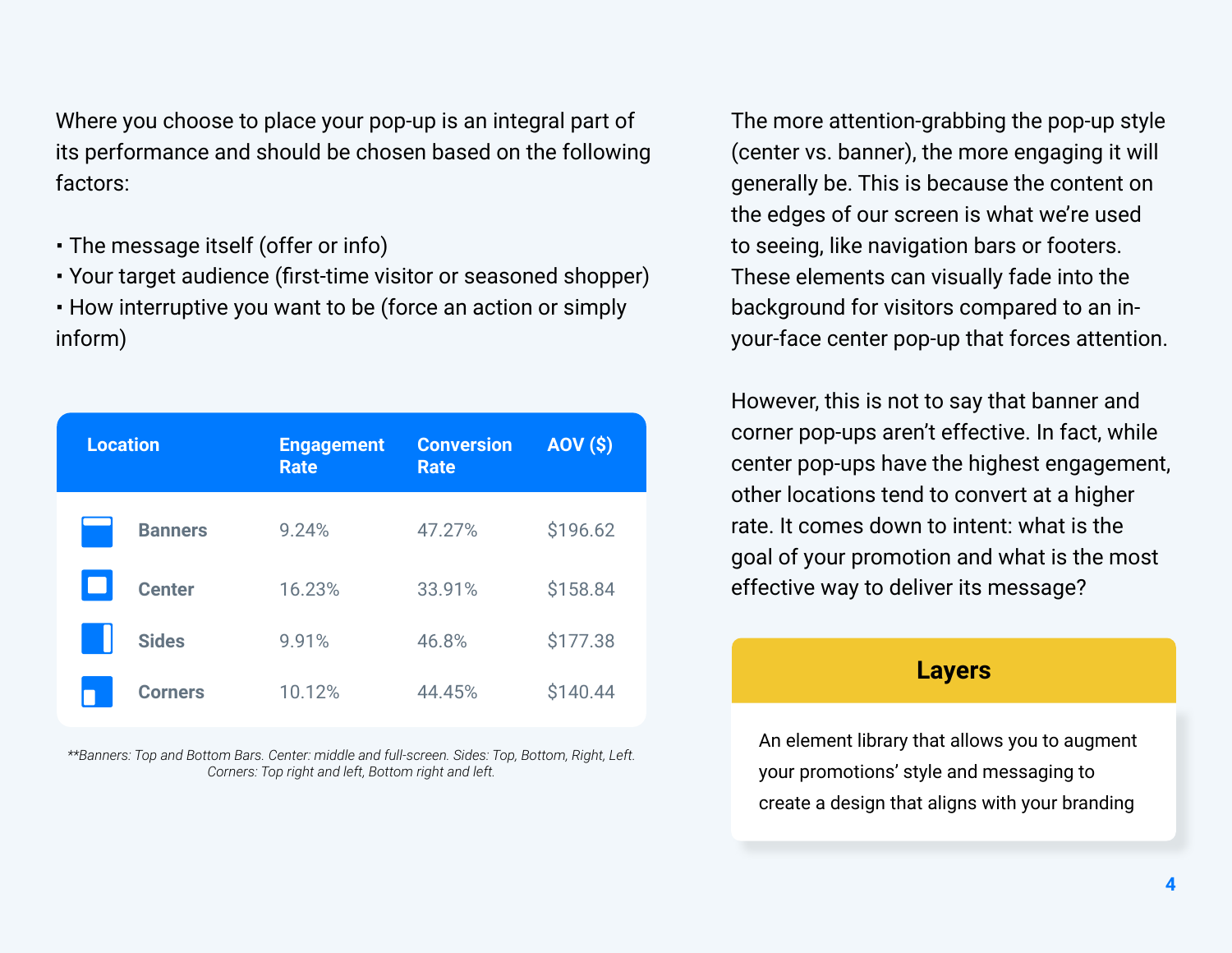Below are a few examples of how location should be considered with regard to the target audience, their purchase intent, the message, and the goal of a pop-up.

**Location:** Center pop-up, designed to capture attention

**Target Audience:** New visitors, likely in early purchase stages with low intent

**Message:** Subscribe & get the latest offers and the goal of a pop-up

#### **LEAD CAPTURES SHIPPING THRESHOLDS SUCIAL PROOF**

**Location:** Banners, featuring cart total, show on every page

**Target Audience:** Shoppers actively adding items to their cart, try to convert today

**Message:** How much more need to spend before unlocking offer

**Location:** Corner slide-in pop-up

**Target Audience:** Someone browsing multiple pages, likely doing product research

#### **Message:**

Positive reviews with usergenerated content to build trust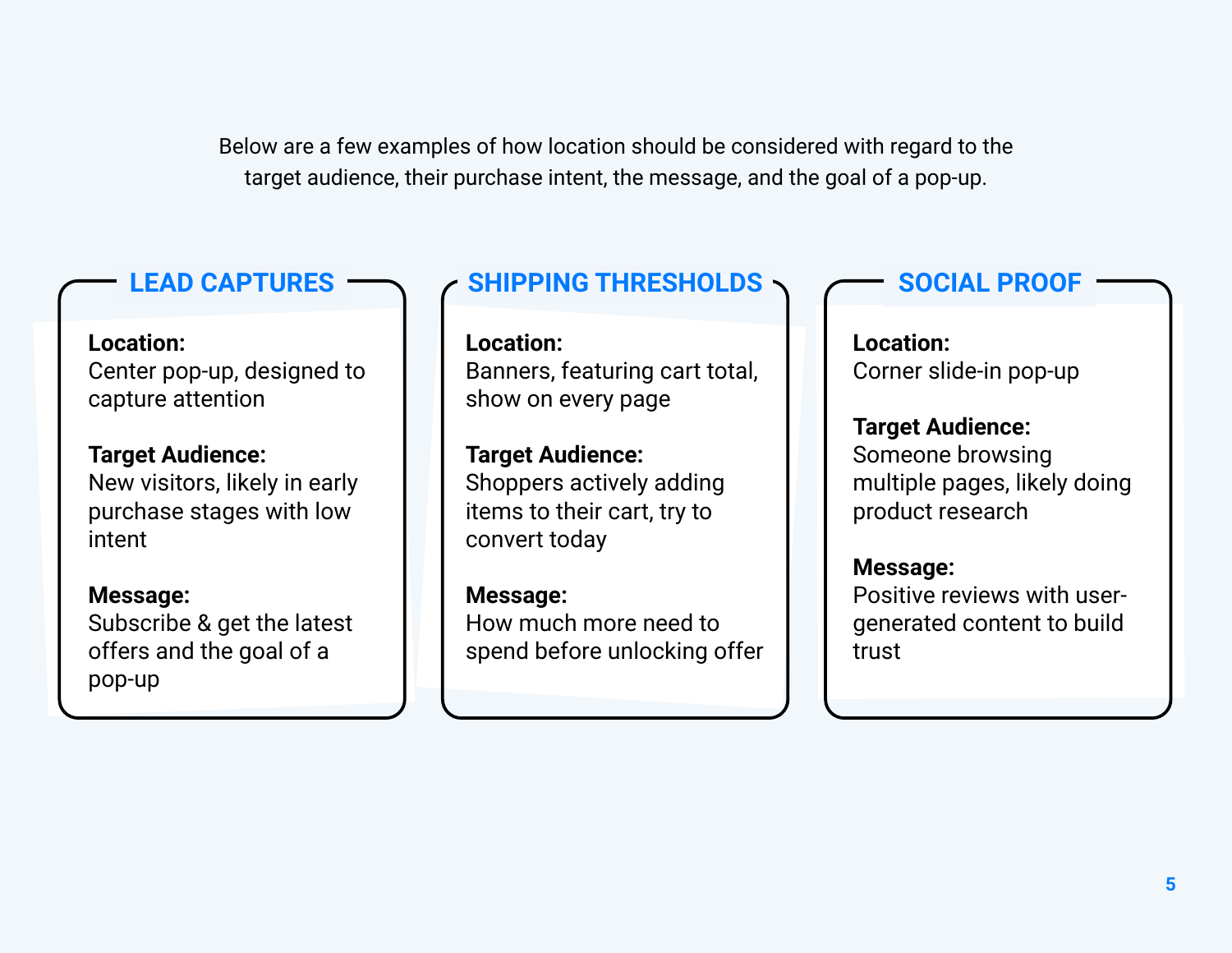That leads us to the next step in creating a pop-up: your add-ons. These can be timers or spin-to-wins with specific strategies to drive visitor behavior. Or they can be more stylistic choices like a text ticker animation.

The most engaging add-ons are the timers and spin-to-wins, which isn't surprising. These features take advantage of consumer psychology (who doesn't like to play a game while shopping?) to gain an edge.

The stand out here is Commerce AI, Justuno's AI-powered product recommendation engine exclusively available to Justuno Plus customers. These intelligent recommendations are extremely flexible and can be placed directly inpage or within a pop-up. The engagement and conversion rates are substantially higher than other pop-ups, making product recommendations a no-brainer for conversion optimization and AOV lift.

| <b>Plug-In Type</b>                           | <b>Engagement Rate</b> | <b>Conversion Rate</b> | AOV(S)   |
|-----------------------------------------------|------------------------|------------------------|----------|
| <b>Timers</b><br><del> 1   15</del>   22      | 18.9%                  | 29.85%                 | \$163.96 |
| <b>Spin-to-Win</b>                            | 14.72%                 | 24.74%                 | \$131.08 |
| '≡<br><b>Tap-to-Text</b><br>TAP-to-TEXT       | 12.86%                 | 18.35%                 | \$89.64  |
| <b>Text Ticker</b><br><b>TEXT TICKER</b>      | 11.01%                 | 32.75%                 | \$117.02 |
| <b>Commerce Al</b><br>*Justuno Plus exclusive | 34.68%                 | 34.69%                 | \$174.08 |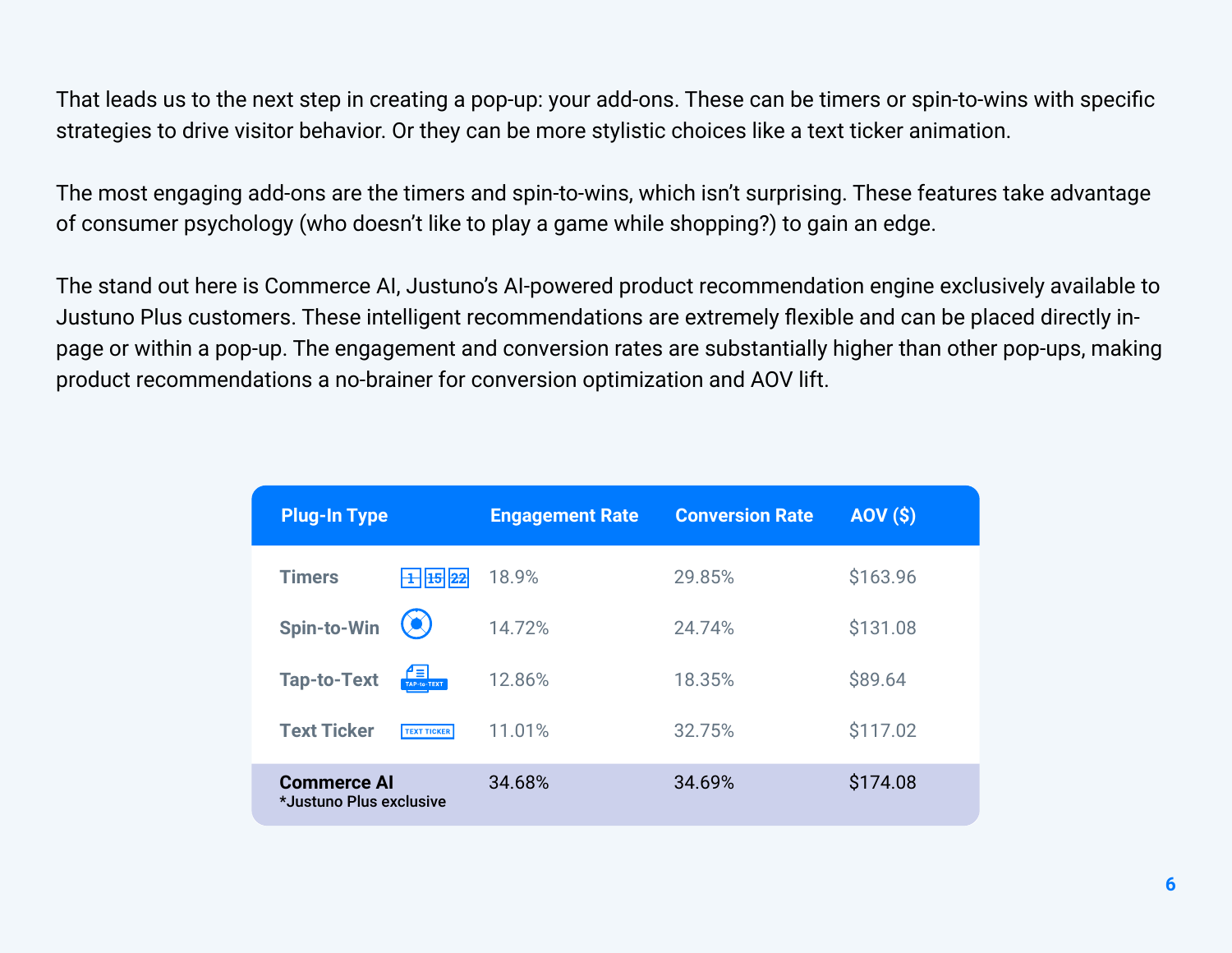

### **ON-SITE CONVERSION OPTIMIZATION BENCHMARKS Pop-ups by offer and purpose**

When working on your on-site conversion strategy, another decision you'll need to make is each pop-up's main purpose- do you want your pop-up to use a form to collect leads or not. There's also the decision about the offer itself: whether you should offer a coupon code or discount in exchange for their contact information. Let's see how these two options impact revenue and conversion rates on average.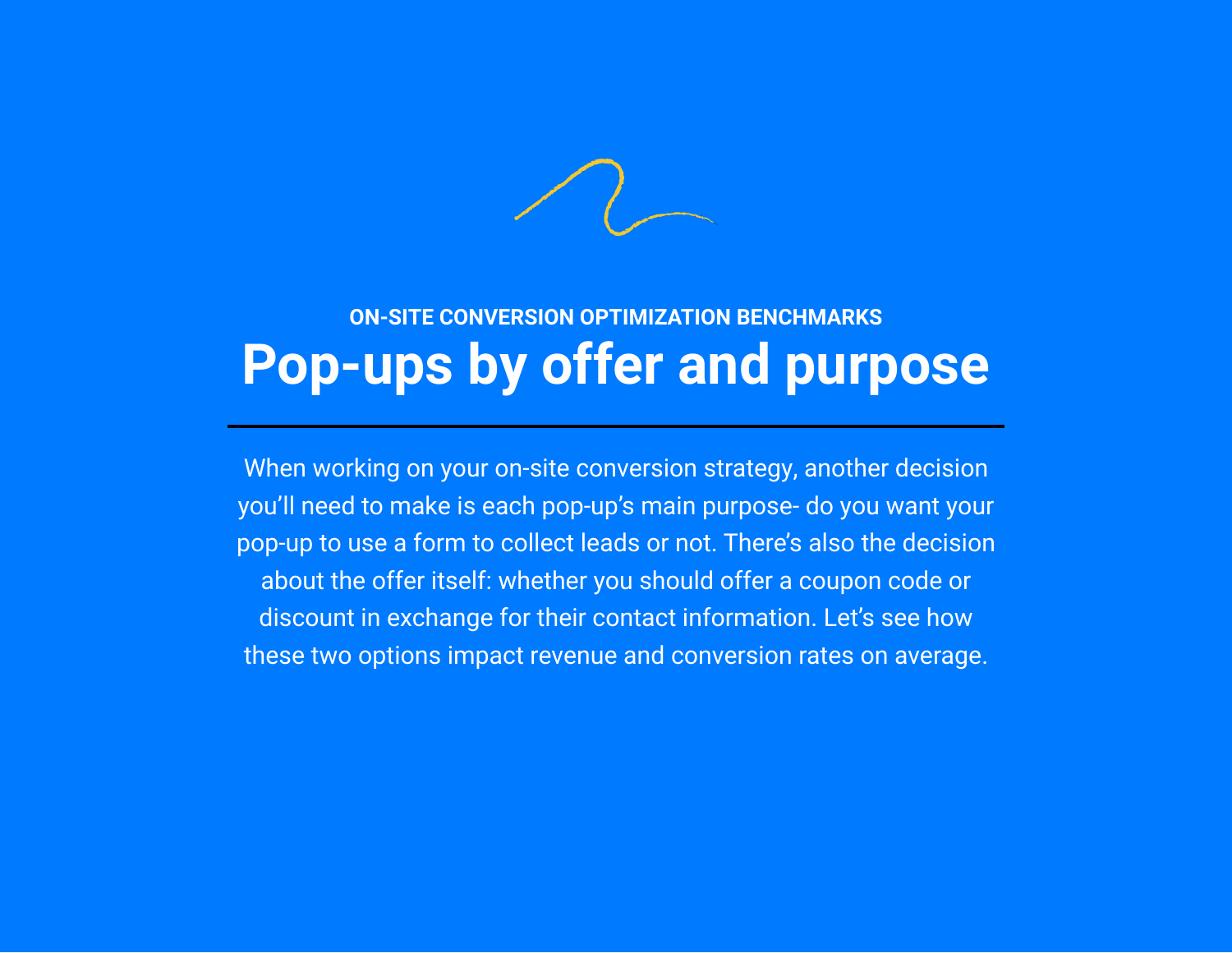| <b>Purpose</b>             | <b>Engagement Rate</b> | <b>Conversion Rate AOV (\$)</b> |          |
|----------------------------|------------------------|---------------------------------|----------|
| <b>Messaging (No form)</b> | 19.34%                 | 29.27%                          | \$161.91 |
| <b>Lead Capture (Form)</b> | 12.12%                 | 35.5%                           | \$170.35 |

Promotions with forms saw lower initial engagement rates, but those who did engage with those pop-ups went on to convert at a higher rate and higher AOV. So while the overall number of leads may have been lower, they were of higher quality and more valuable.

This is important to keep in mind when building overall on-site experiences. Make sure that the KPIs you're looking at are more than vanity metrics and tell the full story of what's working and what's not.

Now for the pop-ups offer, including a coupon code vs. none. For some retailers, products have high margins giving them a range to test, while others operate on thin margins with minimal wiggle room. As far as coupon codes go, you'll need to weigh the cost of your offer compared to its return and what makes sense for your brand.

| <b>Offer Type</b> | <b>Engagement Rate</b> | <b>Conversion Rate</b> | <b>AOV (\$)</b> |
|-------------------|------------------------|------------------------|-----------------|
| <b>No Coupon</b>  | 13.11%                 | 30.62%                 | \$176.14        |
| <b>Coupon</b>     | 18.56%                 | 34.46%                 | \$155.10        |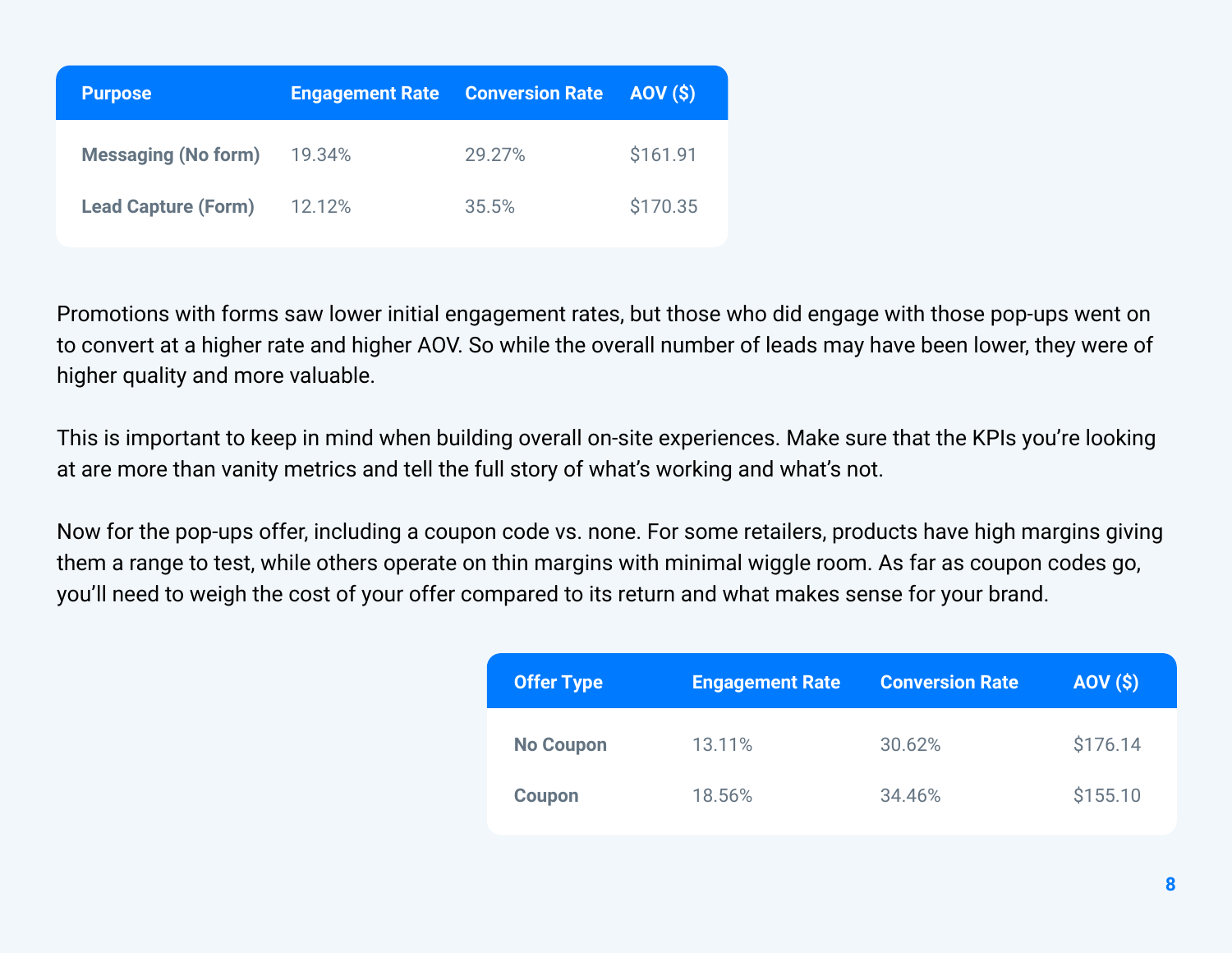On average, promotions with coupon codes result in higher engagement and conversion rates. If your audience wants to save money, then discounts can help trigger their desire for thrifty shopping and drive action. A conservative discount can be a powerful motivator rather than using giveaways, free gifts, etc.

The flip side to that is shown in the AOV comparison: those without coupon codes spent around \$20 more per order (which may simply be the average discount offered via coupon code). We recommend A/B testing your coupon offer and styling to find the one that most appeals to your target audience.



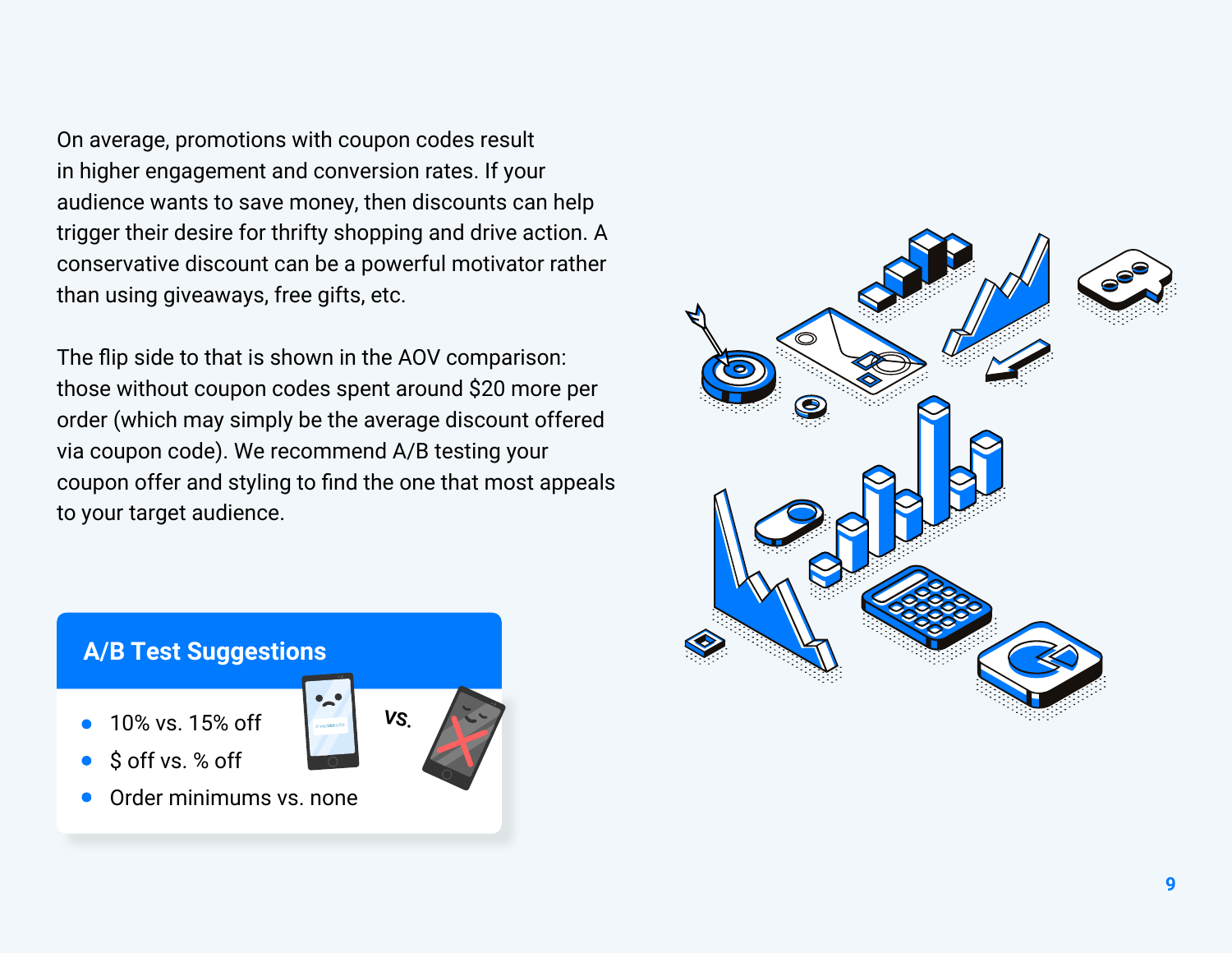

### **ON-SITE CONVERSION OPTIMIZATION BENCHMARKS Mobile vs. Desktop**

In our omni-channel world, shoppers spend more time on their mobile devices browsing and shopping than ever before. With mobile commerce expected to hit 54% of all e-commerce sales in 2021, it's more important than ever to understand how your pop-ups are affecting your desktop and mobile shoppers.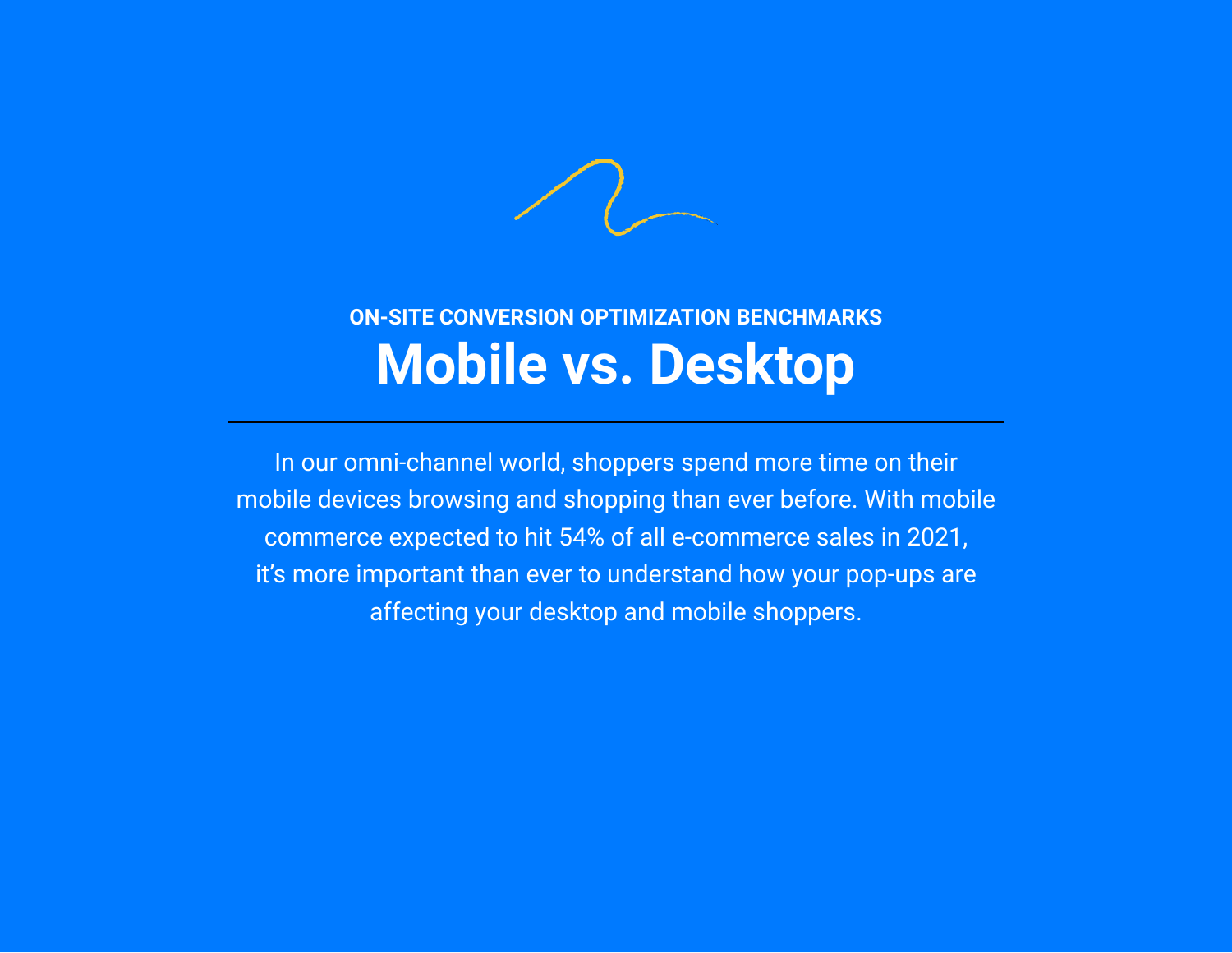

| <b>Device Type</b> | <b>Conversion Rate</b> | <b>AOV (\$)</b> |
|--------------------|------------------------|-----------------|
| <b>Mobile</b>      | 25.53%                 | \$147.15        |
| <b>Desktop</b>     | 38.46%                 | \$182.53        |

**Let's break it down by the two screen sizes:** Despite the growth in mobile commerce, desktop still holds the top spot with more visitors converting alongside bigger purchases, with 24% higher AOV than mobile shoppers. But that doesn't mean mobile traffic is something to ignore! These lower rates could be due to the fact that only 12% of consumers shopping on mobile devices find their experience to be convenient and streamlined compared to desktop. There's ample opportunity in the mobile space for improvement and growth, so make sure you're spending adequate time creating a smooth mobile experience.

> Another takeaway for desktop shoppers is that those who engaged with a pop-up containing a form converted at an average of 42.78%, in comparison to those who didn't have a form at 24.2%. This lift in conversion is dramatic and is something to consider when building out desktop experiences. This is due to consumer psychology of reciprocity, or the need to return a favor: by the visitor sharing their email address, they receive something in return (discount, coupon, free shipping). Additionally, the simple act of opting in makes consumers more primed to buy.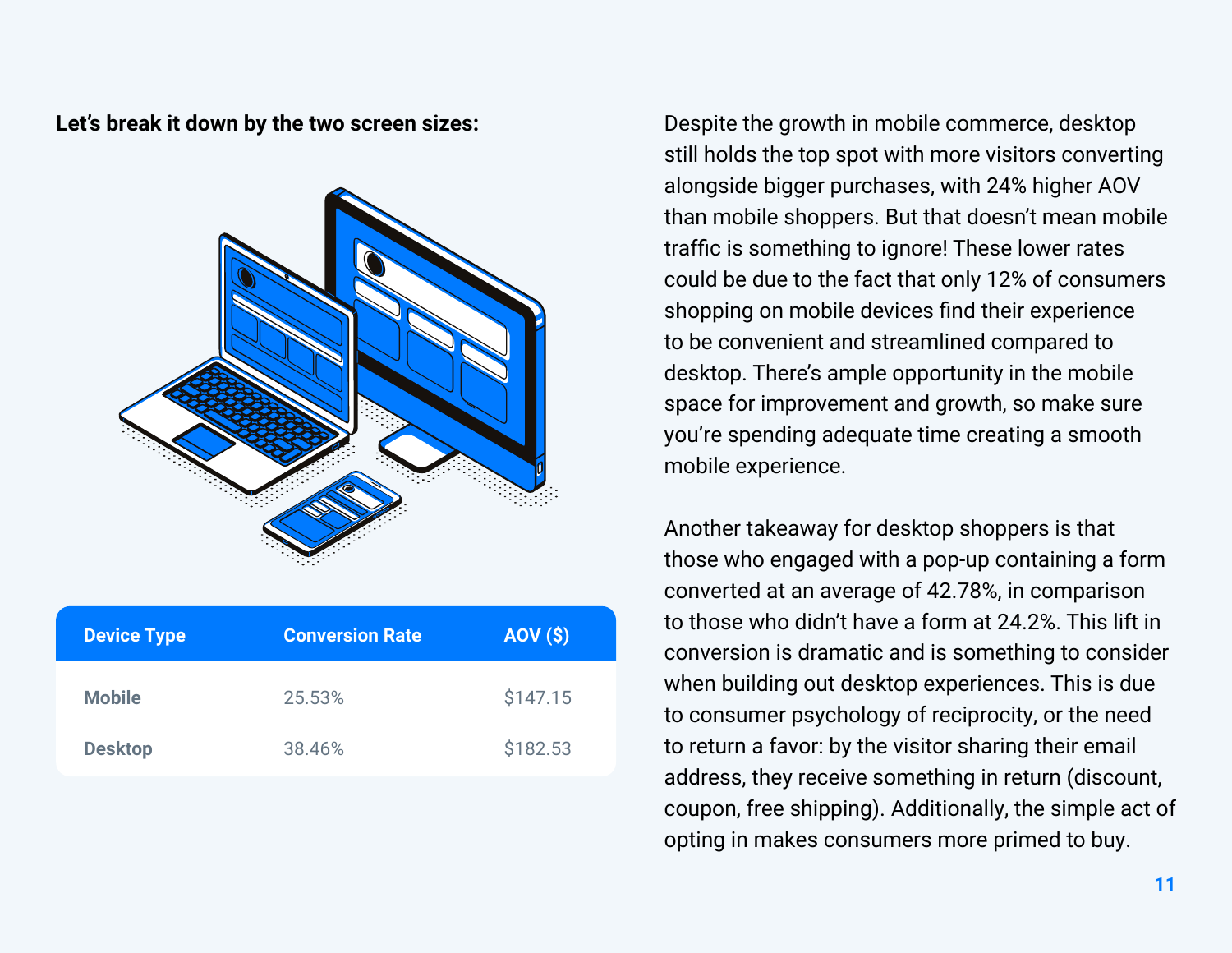

### **Justuno Pop-Ups Impact**

The massive lift in time on site and page count underlines that engaging visitors with welldesigned pop-ups can dramatically improve a site's overall performance. These metrics are important indicators of your website's relevancy and impact organic search rankings. Average time on site, or session time, is a core ranking factor when it comes to displaying your page on Google's search results. Essentially, the more time visitors spend on your page, the higher it will rank.

The bottom line? Pop-ups aren't something to be underestimated, and we continuously see our customers leverage them to drive a massive amount of conversions. In 2020 alone, pop-ups amounted to more than 11% of their entire revenue.

Pop-ups engage visitors, create a personalized, positive online shopping experience — and make you more money. So block out the naysayers and focus on doing pop-ups well — you'll not only improve your customers' on-site experience but improve marketing performance across the board.

Justuno is built with the professional marketer in mind and easily integrates with the tools you already rely on so you can build highconverting pop-ups that impact every stage of the customer journey.

**[Start your free 14-day trial](https://www.justuno.com/get-started/?utm_campaign=Benchmarks%20Guide%202020)**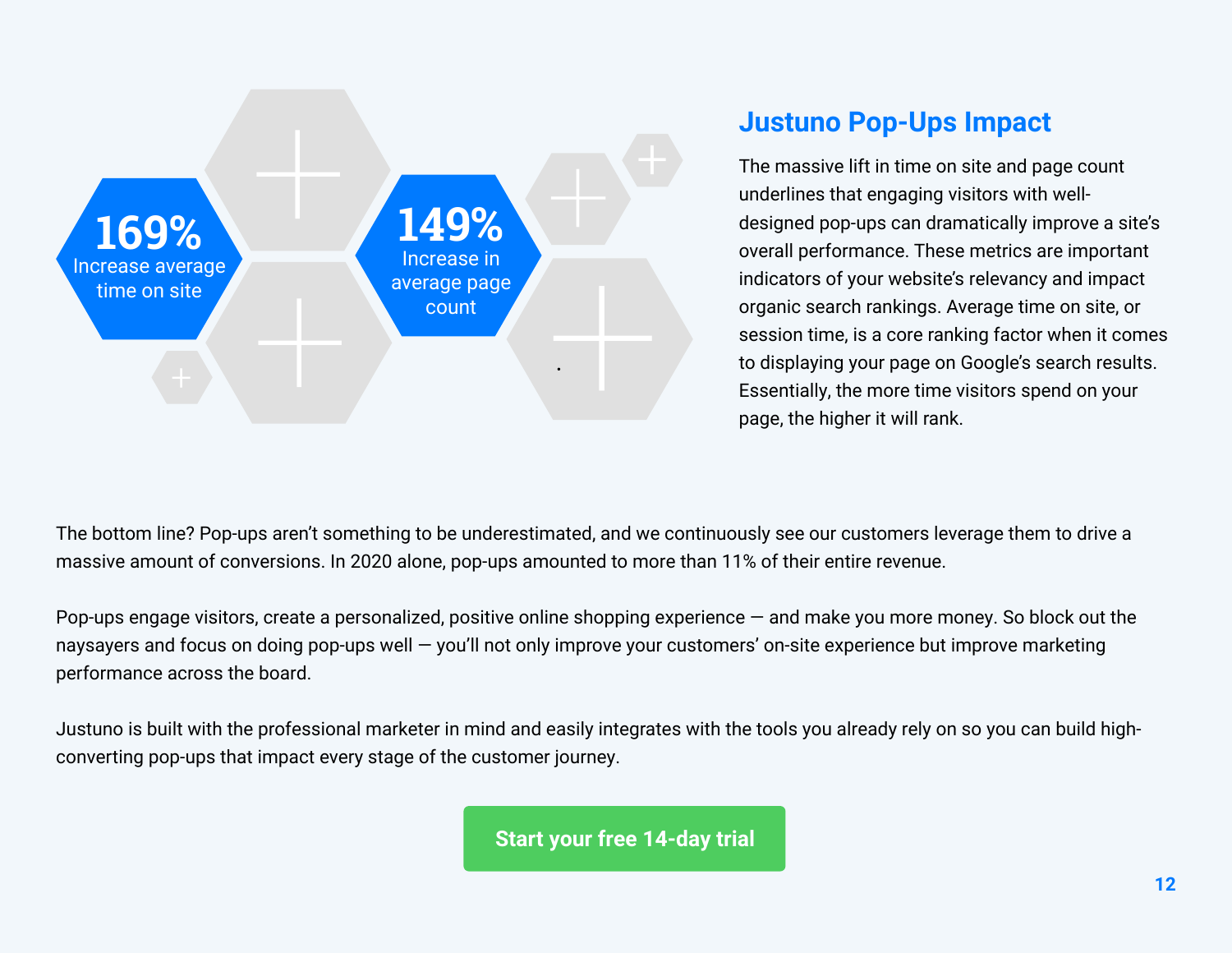## **Even More Value with JUSTUNO Plus**

Justuno Plus is our premium plan that offers brands exclusive access to our AI-powered features, unlimited traffic, and strategic account management. What do these added features mean for Justuno plus customers? See how our Justuno Plus users measure up. The ROI speaks for itself.

**[Request a Plus Demo](https://www.justuno.com/plus/?utm_campaign=Benchmarks%20Guide%202020)**